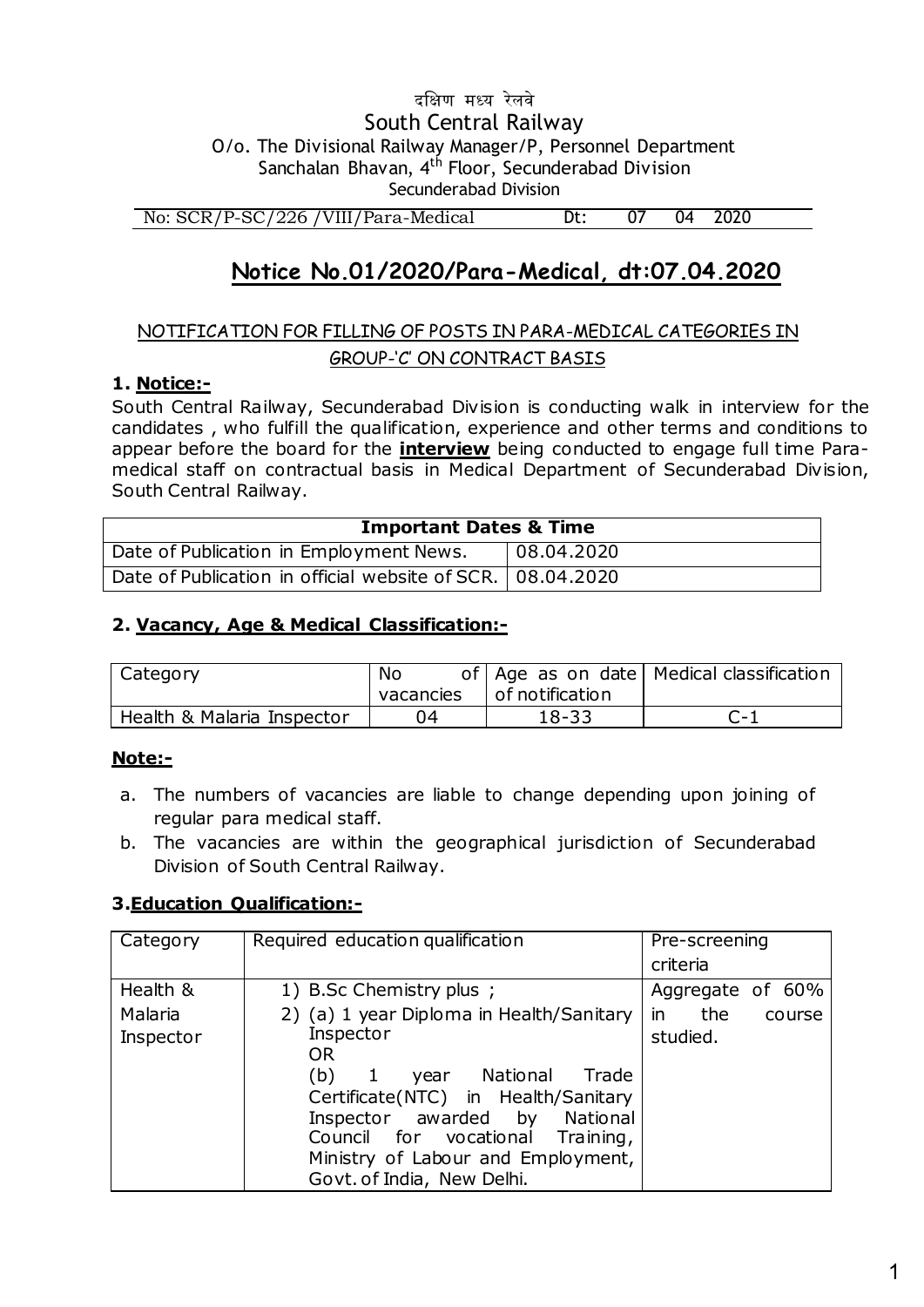## 4. Experience: Minimum experience of 01 year from a reputed institute is required.

#### 5.Remuneration:-

| Category                                                            | Remuneration per month |  |  |  |  |
|---------------------------------------------------------------------|------------------------|--|--|--|--|
| Health & Malaria   Rs.35400/- in Level-6 plus DA & other allowances |                        |  |  |  |  |
| Inspector                                                           | admissible.            |  |  |  |  |

**Note:** - Remuneration is fixed as per Railway Boards Lr.No.2017/Trans/01/Policy/Pt.I dt.12.04.18

#### 6. Period of contract:-

For a period of three months from the date of engagement or till the vacant posts are filled by RRB candidates whichever is the earliest.

## 7. Date/Time/Place of Interview:-

Date: 13.04.2020 (Monday) Time: -11.00 hrs Place of Interview : O/o. Chief Medical Superintendent, Health Unit, Chilkalguda, Secunderabad

On the basis pre-screening criteria i.e. percentage of marks obtained.

#### 8. Walk in interview:-

Candidate will attend the interview along with the original documents & attested copies of certificates in support of their i) Educational qualification ii) Proof of Date of Birth iii) Experience.

#### 9. Candidates please note:-

Candidates are advised to keep their personal mobile number and personal valid e-mail ID active through out the engagement of contract process, as the communications will be sent through SMS/e-mail.

#### 9. Terms and conditions:-

- The engagement of the above para-medical staff would be on full time contract 1. basis for a period of three months (03) from the date of engagement or till regularly selected RRB candidates are available or till the currency of the scheme exists, whichever is the earliest.
- The service of these para-medical staff is also terminable before the expiry  $2.$ of the contract period, on un-satisfactory performance. Their services rendered as contract para-medical staff is a stop-gap arrangement and will not have any bearing in respect of consideration of their period of service in case of regular selection through Railway Recruitment Board. This contract engagement will also not confer any right to regularization or absorption
- 3. The minimum working hours will be 08 hours per day, that may include day/night or day-cum-night as per exigency of service. The rest/weekly off may be on different days, not necessarily on holidays & Sundays etc.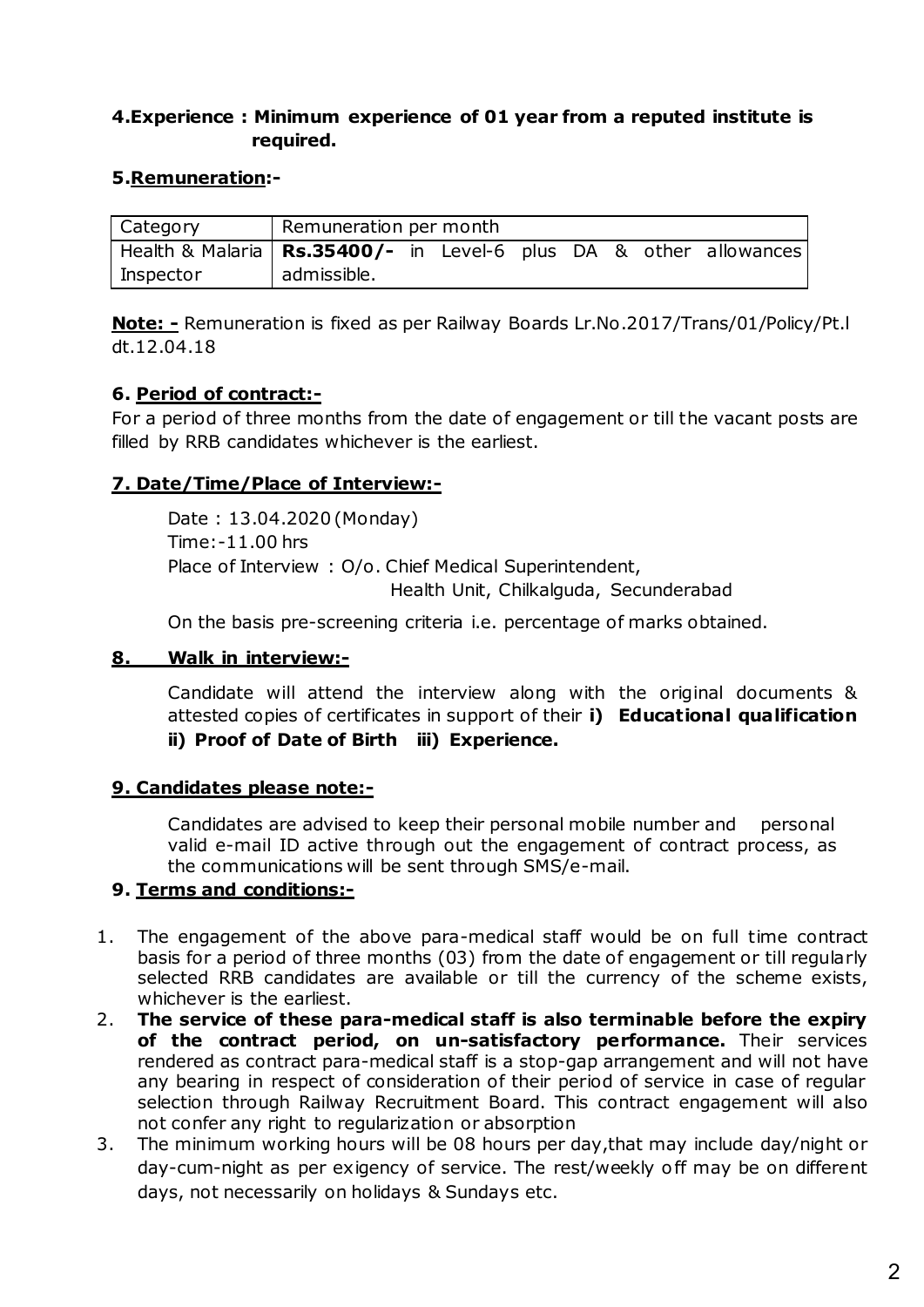- 4 All the candidates proposed to be engage should have good physical and mental health as per Railway Medical standards and they will be subject to medical examination and should be found fit in medical classification mentioned against the post they apply.
- 5 The selected Candidates will have to bring the following **original documents** along with one attested copy of the documents.

a. Date of birth certificate or SSLC/SSE Board Certificate.

- b. All Education certificates (i.e. SSLC/SSC, HSC, Degree etc)
- c. If working NOC from the current employer
- d. Experience certificate if any.
- $6.$ In case of unsatisfactory work or misconduct on part of the personnel so engaged on contract basis, Railway reserves the right to terminate the contract at any time without assigning any reasons thereof.
- $7.$ The contract para-medical staff shall not be entitled for Railway Quarters etc,. as a matter of right. However, if available they may be provided accommodation. If government accommodation is provided, an amount equivalent to the sum of HRA plus license fee of the accommodation so provided will be deducted.
- The candidates on contract are required to follow the dress code as per 8. administrative requirement at their own cost.
- The contract will be ceased on completion of the period three months from the date 9. of engagement automatically without issue of any notice etc or joining of regular candidates whichever is earlier.
- 10. No private practice or any other employment will be permitted during the subsistence of the contract period.
- 11. The detailed contract agreement will have to be executed by the candidates on their successful selection.
- 12. The detailed instruction with regard to duties while in contract with Railway shall be given to the candidates in the event of selection and subsequent signing contract agreement.
- 13. During the validity of the contract, the candidate will be at liberty to terminate the contract for betterment of his/her career or any other grounds by giving prior 15 days notice to the Railways.
- 14. The service of the candidates are also terminable before the expiry of the given period by either side after giving 15 days notice or on payment of 15 days of remuneration in lieu of the same
- 15. The selected candidates will be governed by the instructions issued by the Railway Ministry/ Railway Administration for grant of leave and other privileges etc.
- 16. The Administration reserve right to deploy the candidates in any area depending upon the exigency of the service and refusal or otherwise will be deemed as misconduct on the part of the candidates.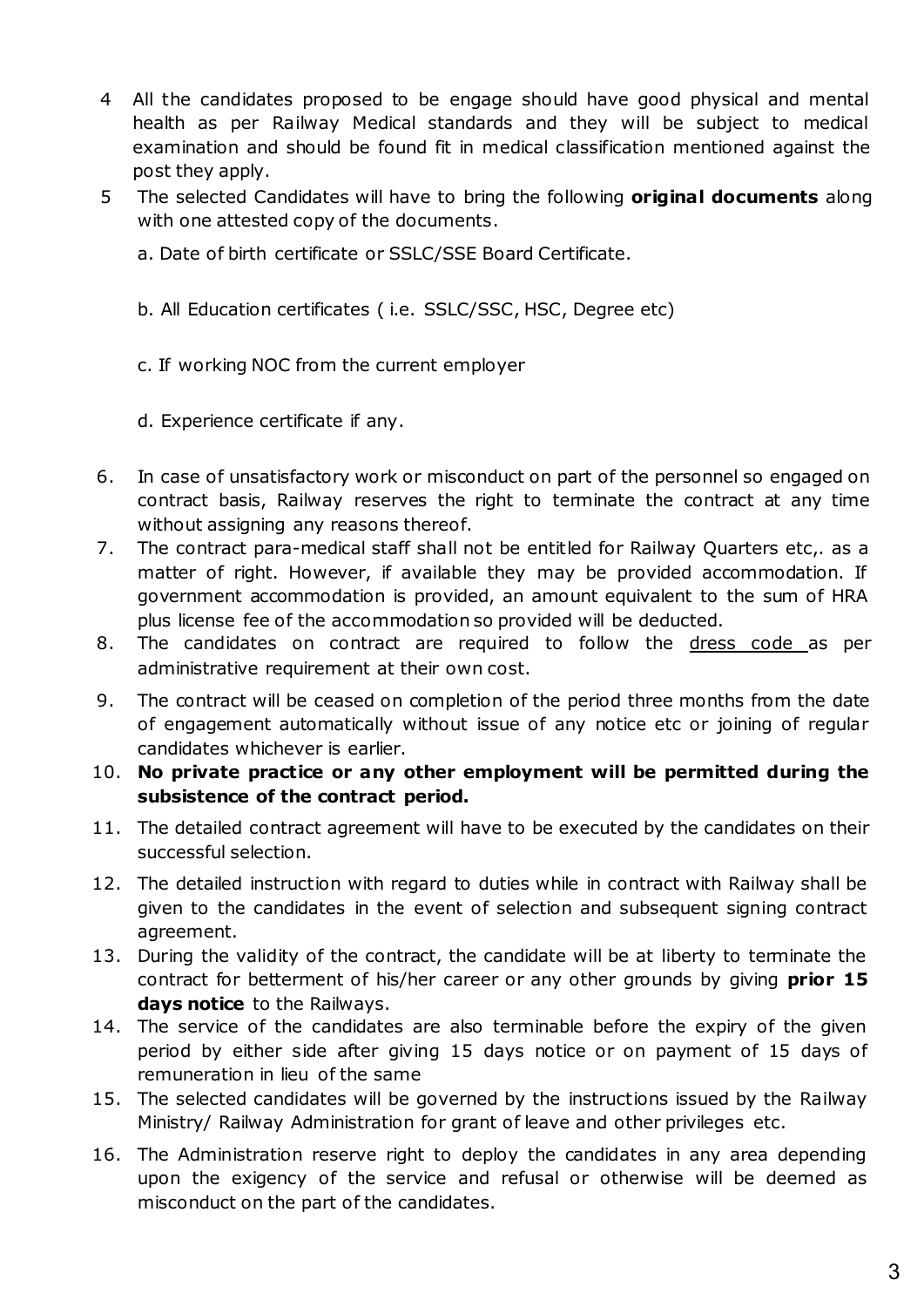- 17. The selected candidate will be paid remuneration as noted in Para-4 mentioned above and the candidates cannot claim any additional remuneration allowances or other benefits during the course of contract period.
- 18. The candidates are personally responsible for payment of professional tax, income tax and other duties/ taxes liable by the State/Central Governments from time to time.
- 19. The Railway Administration reserves right to cancel, amend or otherwise modify all or any of the terms of the notification without assigning any reason there to.
- 20. The eligible and willing candidates should report to the venue at 9 am on the date of selection interview along with the duly enclosing necessary (three sets of attested copies of testimonials) and producing original certificate for verification and interview.
- 21. If the number of candidates is more, then the interview may extend to next day as per necessity. The candidates coming for the interview should be prepared to stay for more than one day at Secunderabad by making their own arrangement and no TA/DA will be provided to the candidates.
- 22. Candidates who attend the selection will be empanelled for the vacancies Division only and the candidates should be prepared to serve ar Secunderabad where on Secunderabad Division.

The notification is also available in the official website www.scr.indianrailway.gov.in

Encl:-Application format

Place: Secunderabad

Date: 07.04.2020

 $d$ ha

(B. Saila Sudhakar) Asst. Personnel Officer/Engg. For Sr.DPO/SC

Copy to: PCPO/SCR/SC for kind information Sr.PRO/SC,CPRO/SCR/SC- CPRO/SCR/SC - & publish the matter in the leading newspapers PS to DRM/ADRM - for information of DRM/ADRM. CMS/SC, Sr.DFM/SC Ch.OS/Medical Branch, Ch.OS/Computers - for placing the notification in the official Website DS/SCRMU/SC, SCRES/SC, AISC&STREA/SC, Notice Board